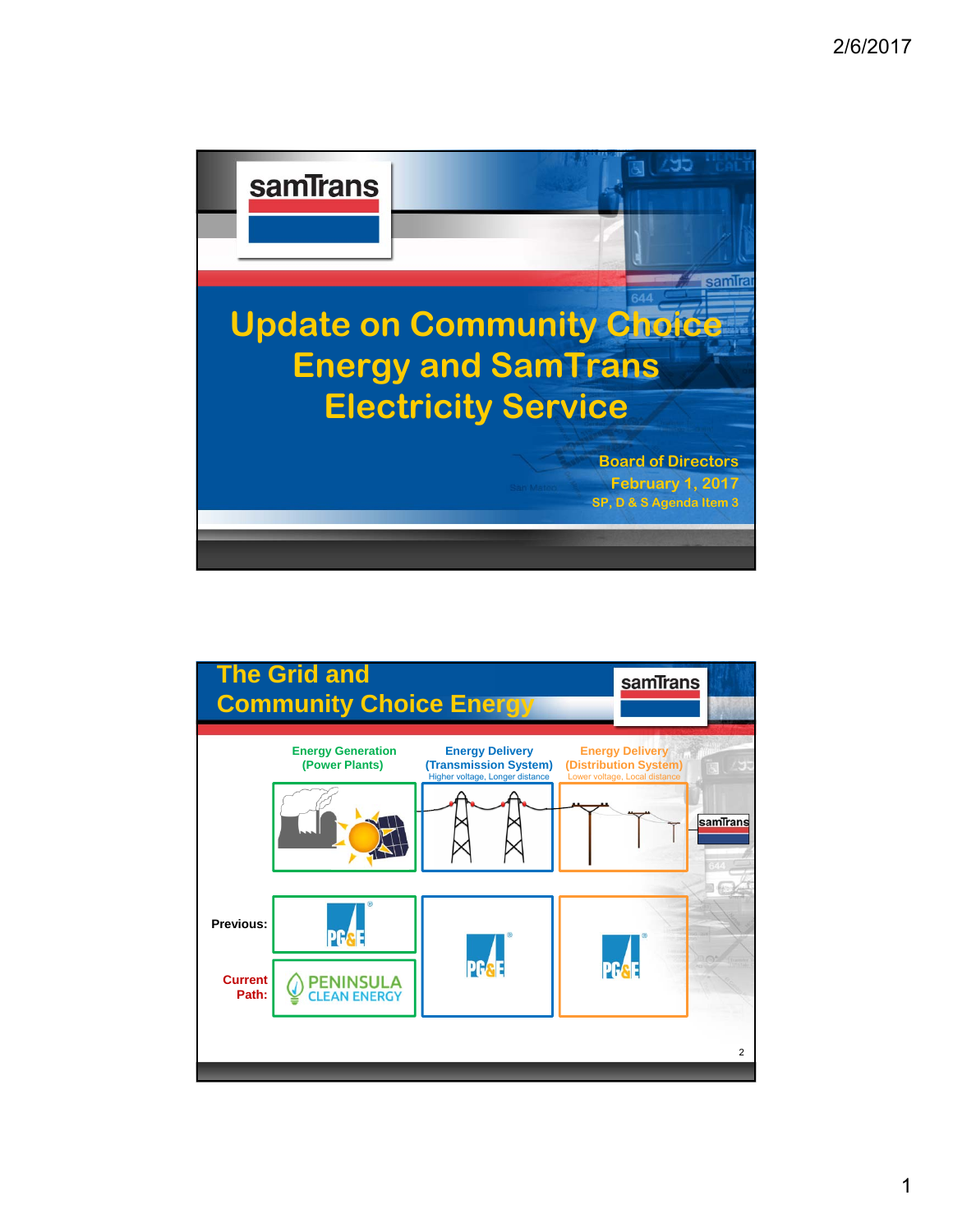

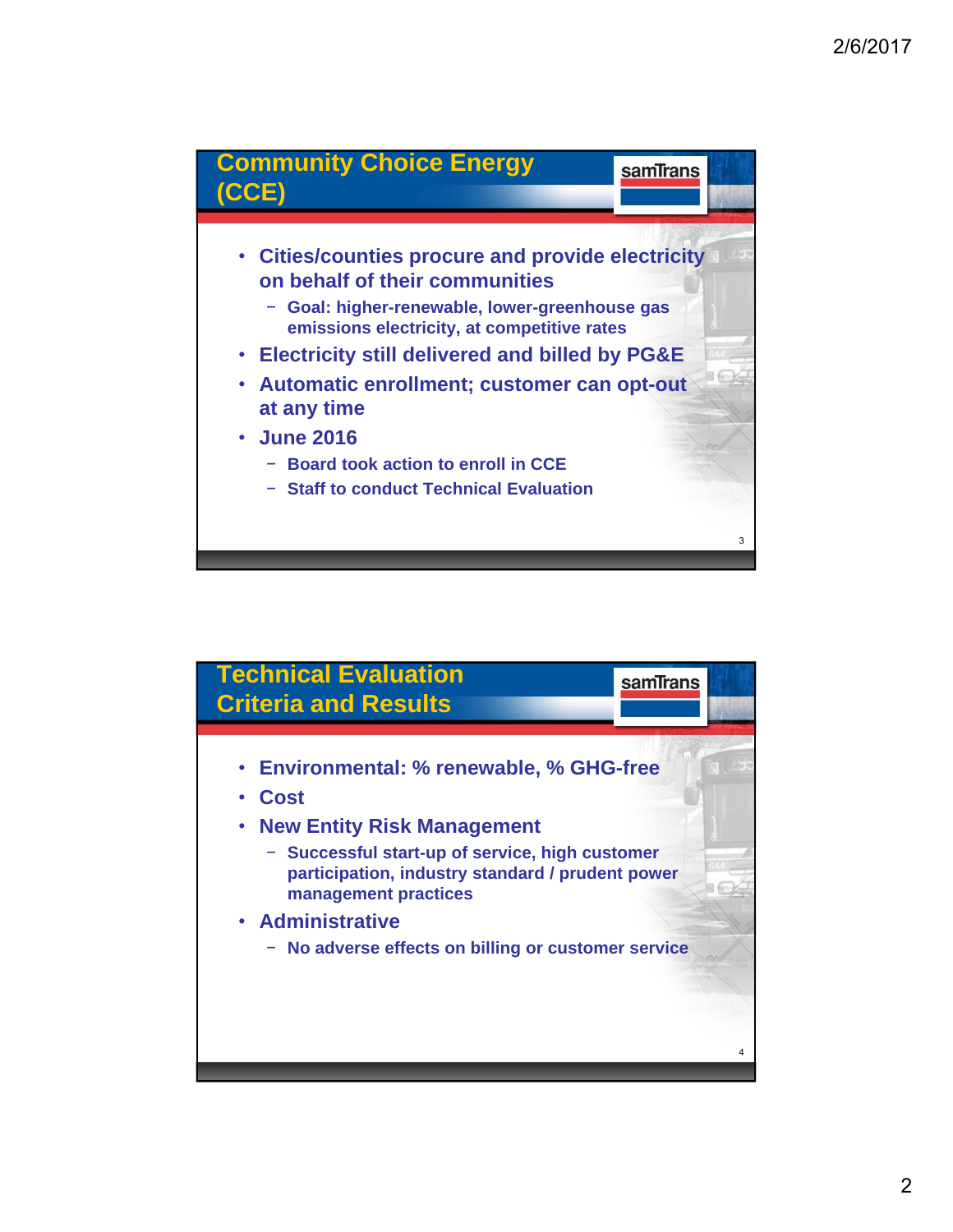

|                                                                                                                                                                                                                                                                                                       | <b>Options</b>                           |                |                         |                       |                      | samTrans                                                                       |              |
|-------------------------------------------------------------------------------------------------------------------------------------------------------------------------------------------------------------------------------------------------------------------------------------------------------|------------------------------------------|----------------|-------------------------|-----------------------|----------------------|--------------------------------------------------------------------------------|--------------|
|                                                                                                                                                                                                                                                                                                       |                                          |                |                         |                       |                      |                                                                                |              |
|                                                                                                                                                                                                                                                                                                       | Generation<br>Source                     | Option         |                         | % Renewable<br>Energy | % GHG-free<br>Energy | <b>Est. Annual Cost Difference</b><br>(Compared to Previous PG&E)<br>$\%$<br>S |              |
|                                                                                                                                                                                                                                                                                                       | <b>FNINSUI</b><br><b>CLEAN ENERG</b>     | 1              | current path            | 50%                   | 75%                  | $-2%$                                                                          | $- $17,000$  |
|                                                                                                                                                                                                                                                                                                       |                                          | $\overline{2}$ | upgrade                 | 100%                  | 100%                 | $+2%$                                                                          | $+ $17.000$  |
|                                                                                                                                                                                                                                                                                                       |                                          | 3              | opt-out back<br>to PG&E | 30%                   | 59%                  | 0%                                                                             | \$0          |
|                                                                                                                                                                                                                                                                                                       |                                          | $\overline{4}$ | opt-out &<br>upgrade    | 100%                  | 100%                 | $+19%$                                                                         | $+ $145,000$ |
| <b>Staff</b><br><b>Recommendation</b>                                                                                                                                                                                                                                                                 |                                          |                |                         |                       |                      |                                                                                |              |
| Notes:<br>Annual electricity cost for existing SamTrans: ~\$775,000                                                                                                                                                                                                                                   |                                          |                |                         |                       |                      |                                                                                |              |
| Estimated annual costs are based on PCE and PG&E actual rates as of December 2016, and historic SamTrans electricity<br>٠<br>usage (kWh). Actual costs will depend on actual usage. Costs presented are inclusive of all service charges; generation,<br>transmission & distribution, and other fees. |                                          |                |                         |                       |                      |                                                                                |              |
|                                                                                                                                                                                                                                                                                                       | Values may not sum due to rounding.<br>6 |                |                         |                       |                      |                                                                                |              |